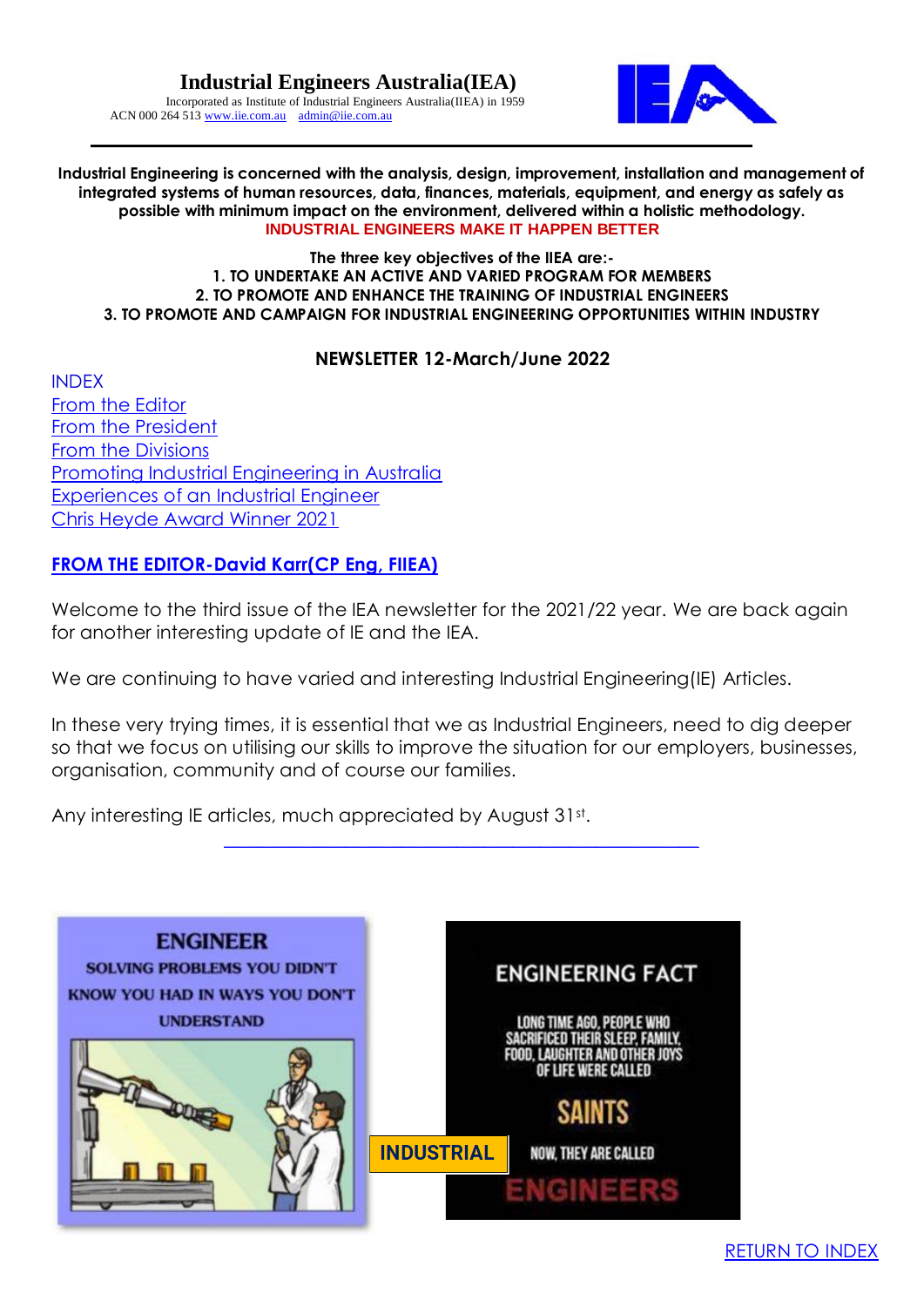# <span id="page-1-0"></span>**[FROM THE PRESIDENT](#page-1-0)-David Karr(CP Eng, FIIEA)**

Welcome to the next issue of our quarterly newsletter.

We welcome our new members:-

- Katerin Michell Arias Ramirez
- Satya Syamal Devi Kommoju
- Mansi OKeeffe
- Vivek Yadav

I wish these new members well and will contribute actively to IE and the IEA.

At the Meet the President Webinar held last year, various topics were discussed. To update members the following has occurred:-

- Defining IE-this is ongoing and will reflect IE as it evolves
- Training of IE's-Working with various universities including **Curtin University(CU)** and University of **Melbourne(UoM).**
- Promoting IE in industry, academia and government bodies-a program working with CU to introduce IE to industry is planned.
- Promoting IE to potential students-Undertaken with CU
- IEA Events Program-Very interesting webinars on topics such as:
	- o Hofmann Engineering- Cutting Edge Heavy Engineering In The Digital Age-Jarrod Hofmann
	- o Victoria University-Artificial Intelligence For Designing Efficient Supply Chain Management Systems Prof Sardar Islam

were delivered. Our next webinar dealing with practical introduction to Game Theory will be delivered in July.

- Newsletter, communicating with members were discussed-usually 4 newsletter are delivered annually.
- Discussions with Engineers Australia(EA) with Cameron Mackenzie were undertaken dealing with:
	- o An introduction to IE(amazing IEA has been associated with EA since 1993 and senior members of EA have little or no idea of IE)
	- o IE being an accepted Area of Practice(AoP). This is an important issue and hopefully will be addressed soon.
	- o Challenges promoting IE with in and in the workplace-this will require much more input
	- Plans for the 2022 AGM are progressing. It is planned(covid not impacting) to be held Face to Face(F2F) as well online as a Hybrid meeting. The date will be Saturday 1st October. The venue will be Melbourne CBD. It is hoped that many of our Victoria members will attend F2F.
	- The website domain name has been changed thanks to Matteo Vinci. The IEA web address is [www.iea.org.au](http://www.iea.org.au/) to reflect our new professional name.
	- I am planning to arrive in Melbourne a few days before the AGM, to meetup with VIC members, the various Melbourne universities and industry in Melbourne.
	- Also the issue of IEA documents needs to be addressed. Presently with Lex Clark in Bendigo.

\_\_\_\_\_\_\_\_\_\_\_\_\_\_\_\_\_\_\_\_\_\_\_\_\_\_\_\_\_\_\_\_\_\_\_\_\_\_\_\_\_\_\_\_\_\_\_\_\_\_\_\_\_\_\_\_\_\_\_\_\_\_\_\_\_\_\_\_\_\_\_\_\_\_\_\_\_\_\_\_\_\_\_\_\_\_\_\_

David Karr(CP Eng, FIIEA)-Federal President

President with new member Katerin Arias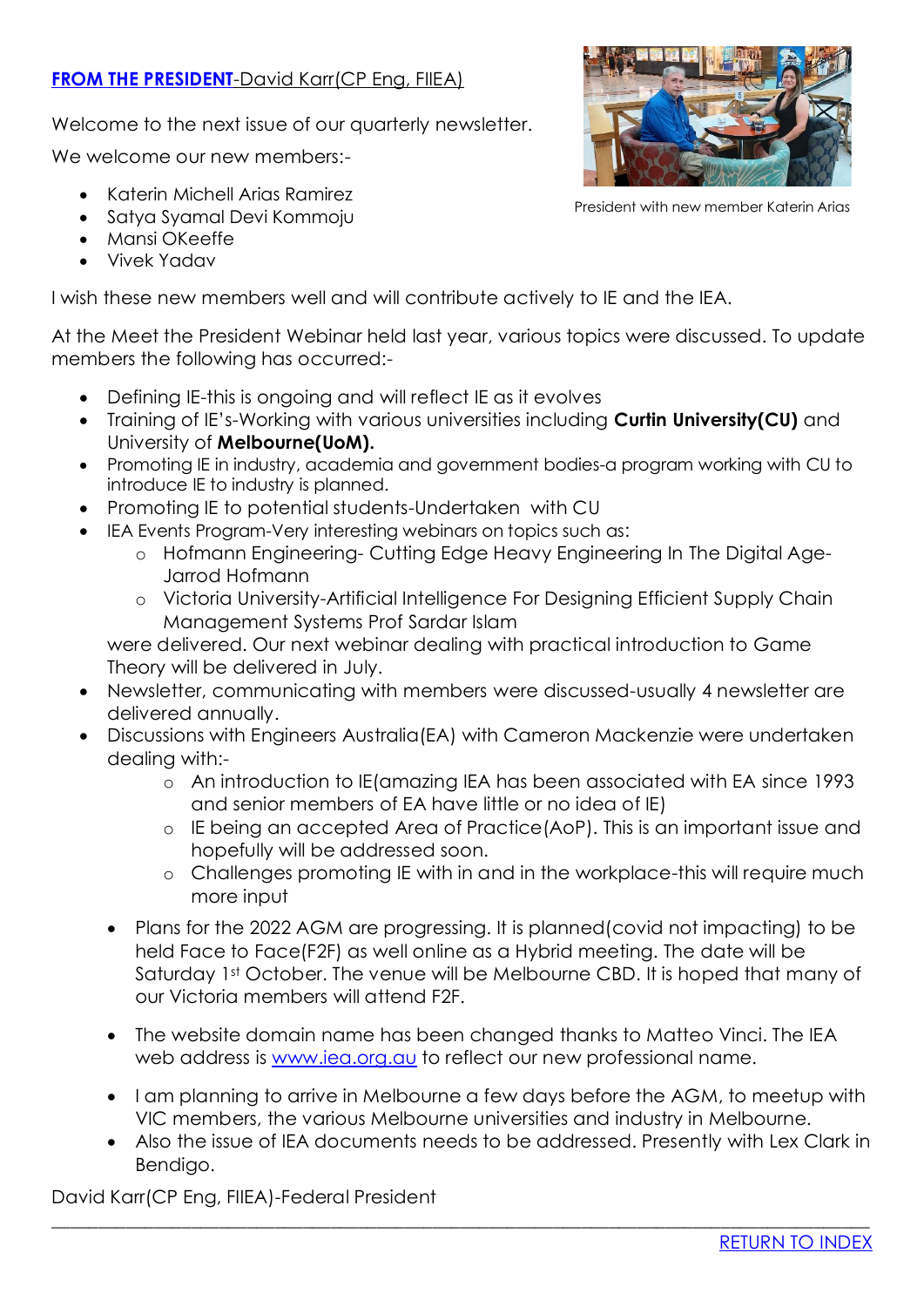# <span id="page-2-0"></span>**FROM THE DIVISIONS**

# **WA Division**-David Karr(CP Eng, FIIEA)-acting

The WA Division recently undertook a webinar 30<sup>th</sup> March entitled Cutting Edge Heavy Engineering In The Digital Age-Jarrod Hofmann of Hofmann Engineering. Hofmann Engineering is a Heavy Engineering company headquartered in Perth but has operations in Australia and internationally.

The webinar was attended by over 20 members of IEA and EA.

The next event entitled Game Theory-A Practical Application will be delivered in July.

### **Victoria Division**

An interesting and thought provoking presentation entitled Artificial Intelligence For Designing Efficient Supply Chain Management Systems presented by Prof Sardar Islam of Victoria University on 17th May. The presentation delved into the impact of AI in improving supply chain. This is very important especially today in light of the impact of covid. Interesting questions were received from the audience.

**\_\_\_\_\_\_\_\_\_\_\_\_\_\_\_\_\_\_\_\_\_\_\_\_\_\_\_\_\_\_\_\_\_\_\_\_\_\_\_\_\_\_\_\_\_\_\_\_**





technically, the glass is always full.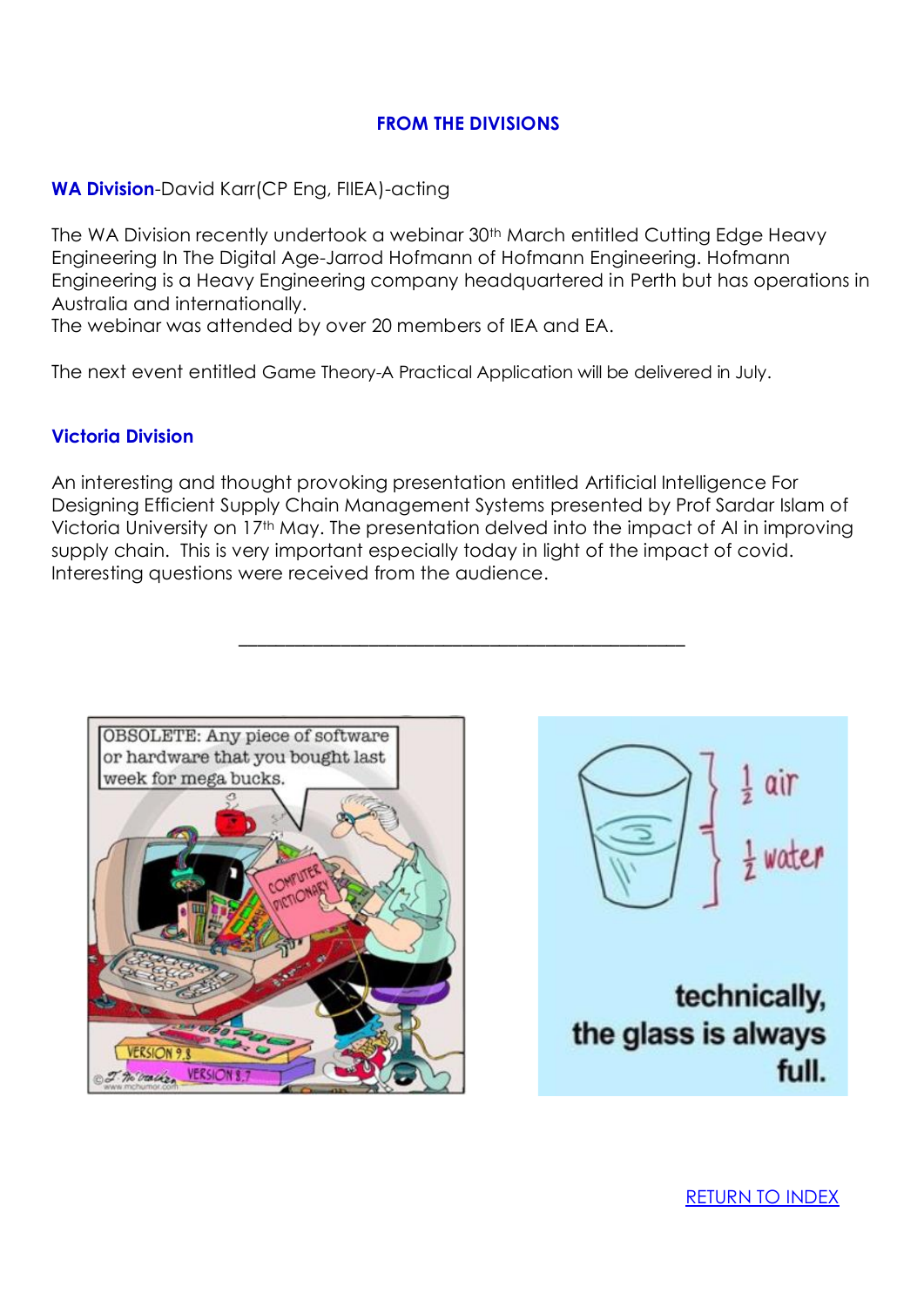# **PROMOTING INDUSTRIAL ENGINEERING IN AUSTRALIA**

<span id="page-3-0"></span>



The promotion of Industrial Engineering(IE) in Australia is the obligation of all members of the IEA.

At every opportunity, I mention and promote IE, be it at professional, business, academic, community or personal events as appropriate.

There are four major strategic pathways. These include:

Business/Industry Academic(Universities, students) Professional bodies(EA) Government(politicians, bureaucrats, State Owned Enterprises))

Members of the IEA board were requested to list possible companies that could introduce IE departments formally or extending utilising IE principles within their organisation. This received some response.

### **Business/Industry**

Some companies that could be approached could include

- Large Mining/oil gas companies(BHP, Rio Tinto, Woodside, Alcoa, Santos etc)
- Large/medium value adding organisations(Refineries, CSL, Steel manufacturers, bottling companies, wineries, chemical plants etc)
- Service Companies (Coles, Woolworths, Bunnings etc)
- Transport(ports, airports, rail etc, local transport)
- Construction(buildings, roads, large utilisties etc)
- Health Care(hospitals, private health care)
- Banking
- Hospitality (hotels, tourism etc)
- Etc etc

Undertook an event with Hofmann engineering where IE was introduced to the company. A followup is required.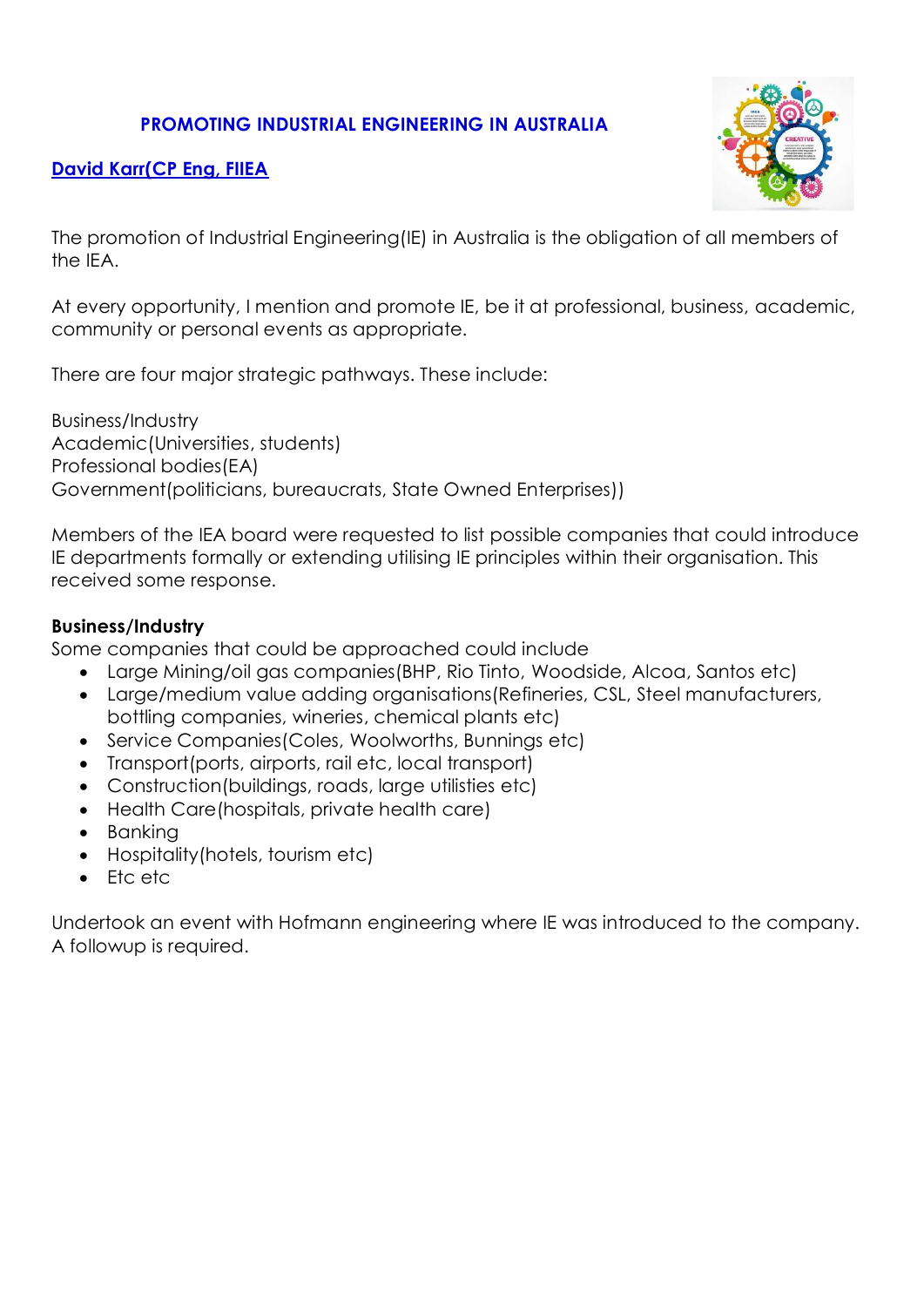# **Academic(Universities, students)**

The IEA has been active with Curtin University(CU) in Perth and the University of Melbourne(UoM).

CU-ongoing student presentations. Recently a first year student project assessment where IE was promoted.

Working with CU to promote IE within industry as well as participating on engineering and IE curriculum review.



UoM-Delivered an introduction to IE to master of IE students. Also presented a training session on Game Theory.

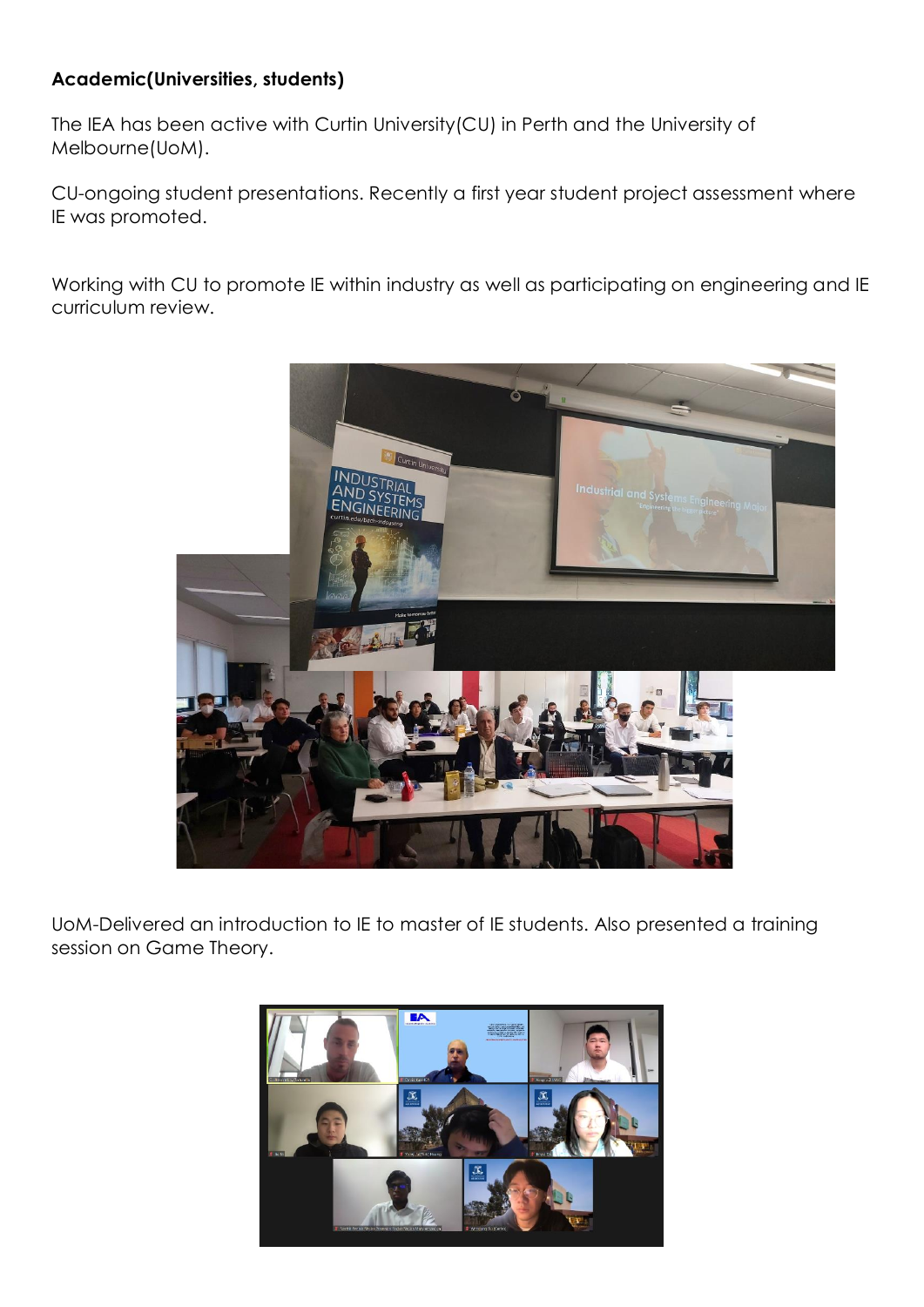# **Professional bodies(EA)**

The IEA metup online with Jane MacMaster(JM) Chief engineer of EA. IE was as a very important component of engineering was present. Interestingly had little idea of how IE influences organisations. This seems to be indemic in Australia. IE is in the top 3 streams of engineering practised in North America.

It is hoped that there will be further contact with EA in the future.

Other professional bodies such as The Australian Society for Operations Research (ASOR) and other like minded bodies will also be contacted.

#### **Government(politicians, bureaucrats, State Owned Enterprises))**

There is a need to also promote IE within government and the bureaucracy. In WA there is a dire need for reform especially within the health dept which is excessively burdened with non core personnel.

Formal meetings need to be setup.

I ask all members of IEA to take the opportunity to promote IE within their workplace and withintheir circle of professional and personal groups.

I leave this message with you take every suitable opportunity be it at work, meetings, etc to introduce IE such "as an IE looking at things holistically, I could do it this way….

If you have any ideas or would like to be part of the team, please contact me at [president@iea.org.au](mailto:president@iea.org.au)

David Karr(CP Eng, FIIEA)

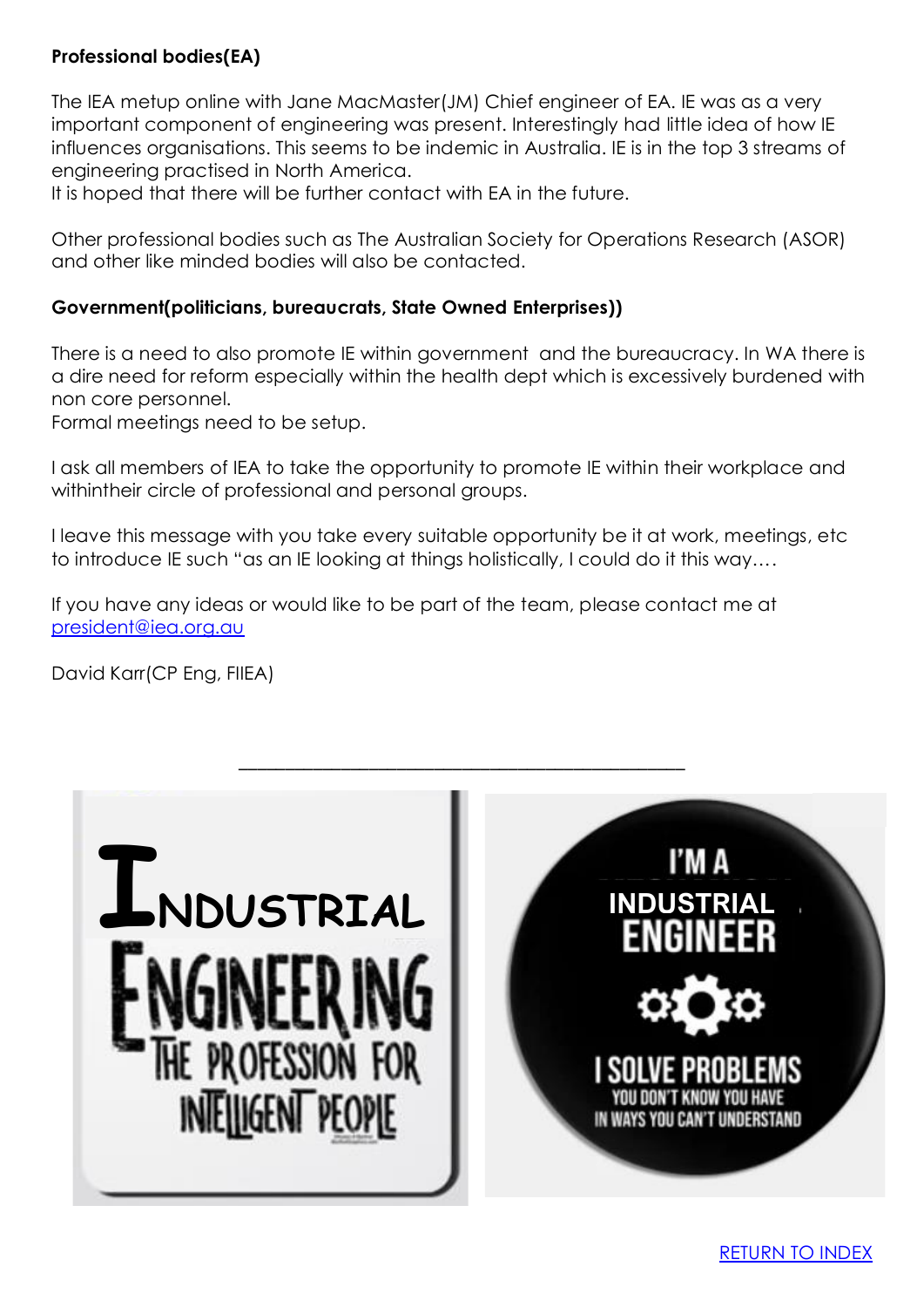



#### <span id="page-6-0"></span>**EXPERIENCES OF AN INDUSTRIAL ENGINEER -By MANSI O'KEEFFE(MIIEA)**

Industrial Engineering and Management Oklahoma State University, USA December 2005

I started my Engineering journey as an Electrical Engineer. In my Junior year (year 2) I realised computers didn't bring me much joy. Neither did physics, the only O(h)m I cared about was when I was crossed legged sitting on my yoga mat. So started my quest for something that combined process, systems and humans.....and I found this amazing field of study that combined all those topics and more. Industrial Engineering and Management. I got to design experiments and build in operational excellence, understand what quality control meant, the negative impacts of bad ergonomics, the benefits of good process controls, statistics, engineering project management, linear and non - linear optimization, operational research to name a few. For me it was literally the best of all the engineering fields.

I can wholeheartedly say I've had the most tremendous 15+ years as an Industrial Engineer. I've worked in a lot of progressive organisations such as Lowe's Home Improvement, 3M India, Adidas, Toll Australia, Mars, Coles, Rubbermaid, Target, Unity water, SEQ Water and For Purpose organisation's such as Endeavour Foundation that supports people with an intellectual disability. All this across, USA, South East Asia and now Australia. It's been an incredible journey to be able to learn and add value by increasing safety awareness, the bottom line, influencing the organisational cultures, embedding new ways of working and my absolute favorite – waste reduction. Whatever/however waste is defined - cost, time, touches, materials, systems etc. And more recently building in Circularity within processes to move from linear ways of thinking to more circular. With this background and my environmental passions, I've forayed into Sustainability and Decarbonisation by building these into current processes/BAU. Any improvements should/will entail reducing emissions by directly feeding into the ESG (Environment, Social, Governance) framework.

It's an exciting and challenging time for us all - COVID highlighted the absolute need for us to relook at our end to end processes and systems i.e. raw material sourcing, manufacture, use and dispose. Our supply chains are crumbling, And we are running out of planet's finite resources, yet population is increasing.

Meeting these new demands and proactively planning for a "healthy" planet keeping in mind human induced" natural" disasters, I believe Industrial Engineers have a unique opportunity to influence and help build robust supply chains and eliminating waste. And I get to do that every single day! Woot!!

Great to see this chapter, look forward to connecting with you all.

 **\_\_\_\_\_\_\_\_\_\_\_\_\_\_\_\_\_\_\_\_\_\_\_\_\_\_\_\_\_\_\_\_\_\_\_\_\_\_**

Mansi O'Keeffe(MIIEA)